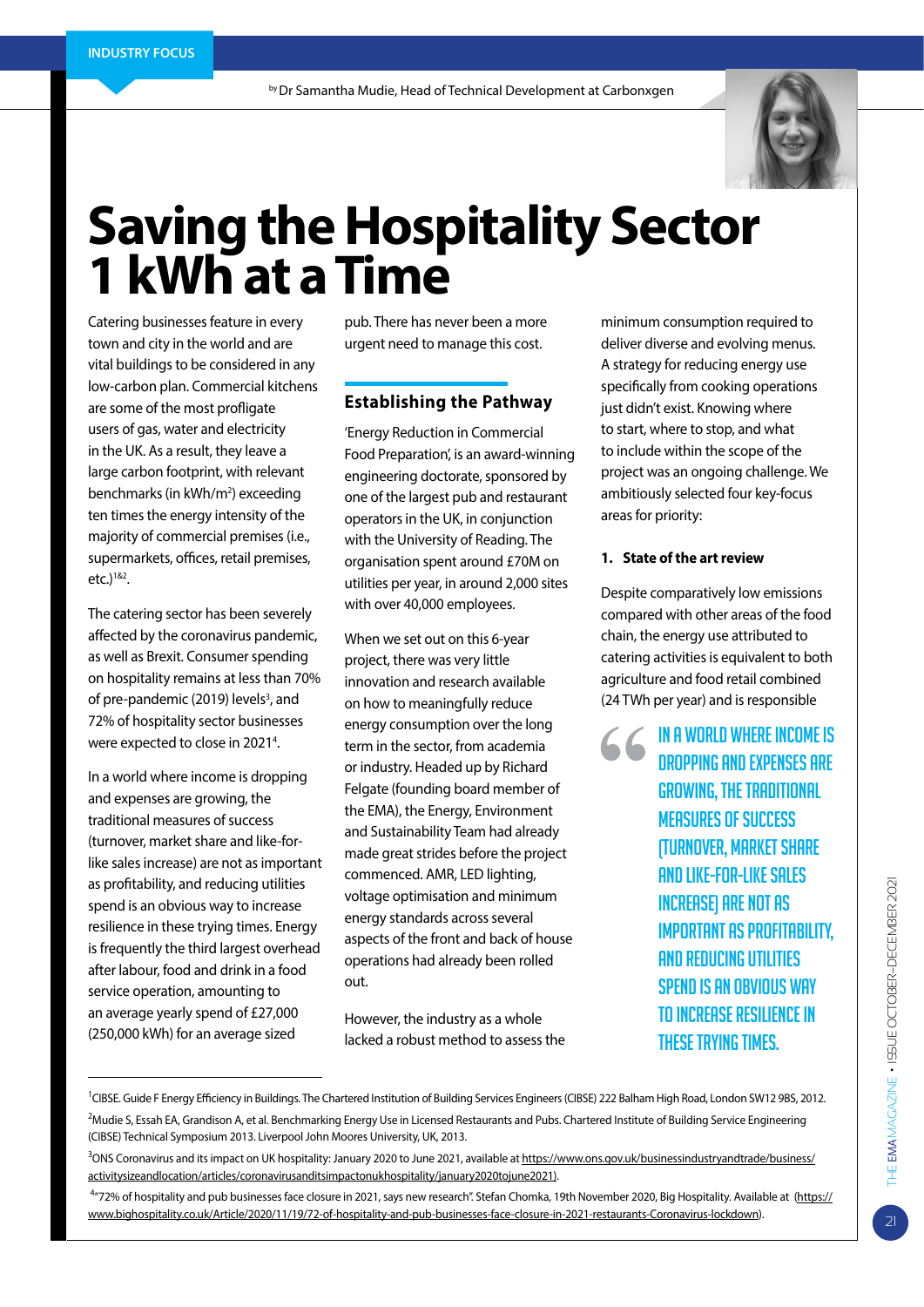for 11% of UK service sector energy consumption<sup>5</sup>. Yet, beyond the procurement of 'more energy efficient cooking appliances', very little innovation has been achieved within these operations. Indeed, the design of cooking technologies has remained virtually stagnant since their creation!

#### **2. Energy monitoring and analysis**

Before the project commenced there was very little in the way of energy consumption data from whole buildings, kitchen operations or specific sub-metered appliances. Neither operators nor appliance manufacturers were previously

forthcoming with sharing their private data. To fill this gap, extensive energy monitoring and comprehensive analysis would need to be published to enable the sector to predict and understand their consumption. This work really sets the scene and shapes priorities and strategy for the future.

#### **3. Energy benchmarking**

Current published benchmarks reported in CIBSE's TM50, TM22 and Guide F: Energy Efficiency in Buildings, originated from work conducted in the 1980s with no substantial review or updated data set in four decades. Pubs especially have evolved

dramatically, expanding towards food-led businesses in response to increased duty on alcohol sales. Reviewing and, if necessary, updating the benchmarks is key to moving the sector onto realistic carbon reduction targets. Numerous energy intensity metrics existed including kWh/m<sup>2</sup>, kWh/£ turnover, and kWh/meal; and operators needed clarity regarding the optimum benchmark to use for their operations both internally, and between the sector.

## **4. Relating menus and food throughput to energy consumption of appliances**



<sup>5</sup>Energy Reduction in Commercial Food Preparation". S. Mudie Engineering Doctorate Thesis, University of Reading, 2017.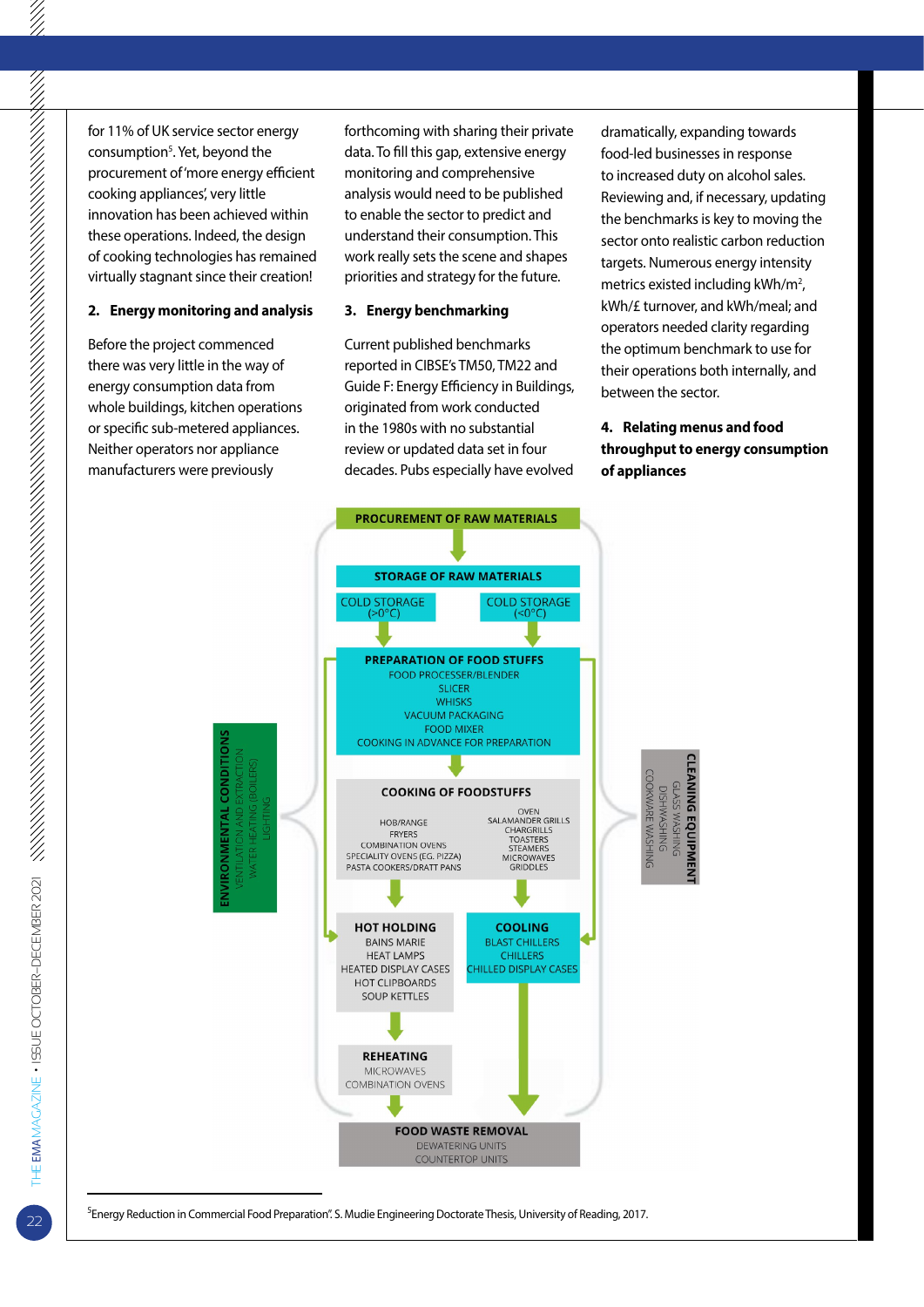Anyone can buy a more efficient appliance, but it is a more radical and interesting question to ask if the appliance is needed at all. There are hundreds of methods one can use to cook each menu item, and the cooking appliances selected need to be flexible in order to adapt to future menu changes.

Energy consumption must be related to food throughput and numerous other operational factors such as food palatability, cooking times, space and training requirements etc. to be of any value to a specific hospitality business. Tying these factors into what, when and how an operator delivers a menu was the greatest challenge. Minimising energy consumption without compromising on diversity, quality, timings and volume of product served was the major aim of this project.

## **Approach:**

For the benchmarking study, half hourly AMR data were gathered for one year from over 1,500 sites and 14 brands. Data concerning the estimated drinking/dining area, number of covers, financial turnover, and food and drink sales were obtained from the operators. Correlations between energy usage and the above metrics were analysed via linear regression and compared with the current published benchmark figures. When the most suitable metric was established, it was applied to a much larger dataset of over 11,000 managed pubs and restaurants (65% of the UK's total managed pub and restaurant estate at the time).

From this sample, 14 sites were selected and over 400 individual appliances within them were monitored, resulting in a published academic journal article. Using a bottom-up approach and the principles of life-cycle analysis, we then set about developing a holistic, sophisticated and award-winning method to model the entire food

preparation operation. Number, type and timings of food served were directly downloaded via till records, and the operators' standard procedures were assessed in order to map catering activity on an ingredient level, encompassing all energy-using processes required to deliver each menu item.

# **Findings:**

Consumption within the sector was found to be significantly greater than previously reported; 19.57 TWh for managed pubs alone, compared with previous CIBSE estimates of 21.6 TWh for the entire catering sector. The energy use of the new dataset was found to be over 80% more than expected when compared to the kWh/m2 published benchmarks at the time (and 66% in terms of kWh/ meal). Updated electricity and gas benchmarks were published and submitted to CIBSE (0.20 kWh/£ turnover for electric and 0.16 kWh/£ turnover for gas).

This part of the project won several awards at international conferences. This initial work also revealed large opportunities in the area of behaviour change, with 71% savings found

from one study of over-fired grills. Other immediate opportunities included appliance specification and maintenance strategies.

The subsequent model development allowed, for the first time, several energy and carbon reduction strategies to be run without disruption and cost to catering operations from physical trials.

The brief specified looking in detail at the cooking methodology and appliances, food throughput, equipment features and specifications, operational planning and management decisions, and providing a return-on-investment of less than two years. The following scenarios were selected for input into the menumodel after extensive consultation with the broad range of stakeholders:

- Replace chargrill with low-carbon cooking alternative
- Replace fryers with low-carbon cooking alternative
- Replace microwaves with lowcarbon cooking alternative
- Reduce freezer demand
- Elimination of hot-holding
- • Replace gas hob with induction hobs

| Inputs                                                                                                                                                                                                                                                                                                                                                                                                                                                                                                                                                      | Outputs                                                                                                                                                                                                                                                                                                                                                                                                                                                                                                                                                                                                                                                                        |
|-------------------------------------------------------------------------------------------------------------------------------------------------------------------------------------------------------------------------------------------------------------------------------------------------------------------------------------------------------------------------------------------------------------------------------------------------------------------------------------------------------------------------------------------------------------|--------------------------------------------------------------------------------------------------------------------------------------------------------------------------------------------------------------------------------------------------------------------------------------------------------------------------------------------------------------------------------------------------------------------------------------------------------------------------------------------------------------------------------------------------------------------------------------------------------------------------------------------------------------------------------|
| Menu - All ingredients, cooking<br>٠<br>methods and variations<br>Number and timings of meals sold from<br>٠<br>sales data<br>Kitchen use profile - opening hours, hot<br>$\bullet$<br>holding and batch cooking preferences,<br>cover, behavioural factors and more<br>Equipment specifications - makes,<br>٠<br>models and numbers<br>Extraction and ventilation information<br>٠<br>Refrigerant data<br>٠<br>Bills of materials and embodied carbon<br>٠<br>of kitchen appliances<br>A range of energy reduction scenarios<br>and equipment replacements | Hourly cooking distribution from<br>analysis of meals served and their<br>timings<br>Hot finishing and preparation demand<br>$\bullet$<br>considering batch cooking and hot<br>holding strategies<br>Capacity and maximum throughput for<br>٠<br>each appliance category<br>Appliance utilisation per hour and<br>capacity checks<br>Total energy consumption per<br>$\bullet$<br>appliance category (kWh) per day,<br>week, and yearly<br>Total running cost per appliance<br>category (£) per day, week, yearly<br>Total emissions (kg CO2e) per day,<br>$\bullet$<br>week, & yearly<br>Return on investment<br>Embodied, use phase, and end of life<br>٠<br>carbon and cost |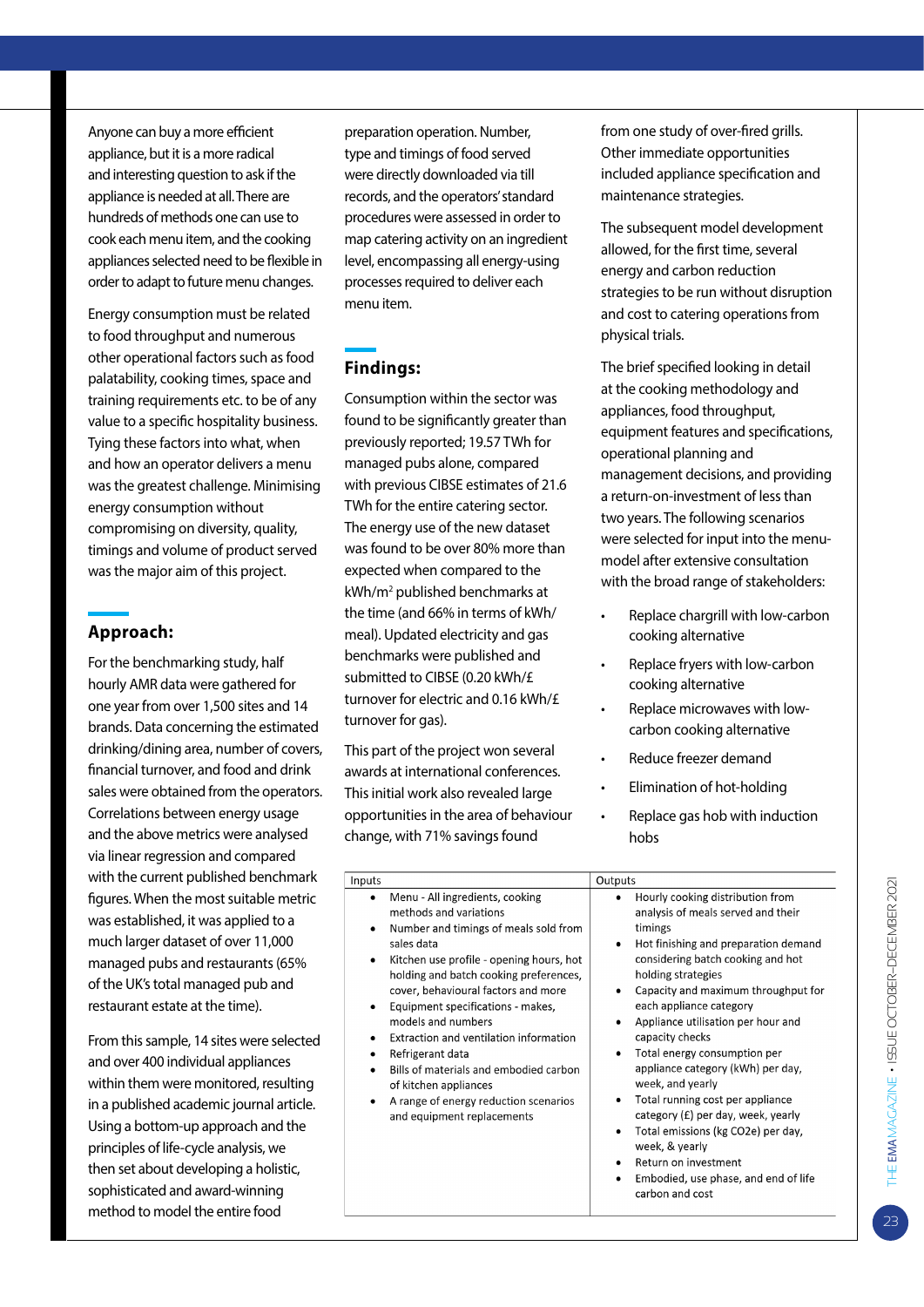

## **Operational feasibility**

Wasteful energy use is often a symptom of inefficient processes in general; the range of calculations encompasses several operational impacts to assess the true benefit of the energy saving outside of just carbon emissions and cost. For example, any effect on cooking times, spatial footprint of appliances, seasonal menu changes, consistency of product and any staff training requirements are also assessed and presented for consideration.

Actual meal demand per hour was mapped through till-sales data. Three behavioural scenarios (above) were built into the model based on the results of our prior study; poor energy performance (business as usual), some energy demand reduction (turning things down or off during mid-morning and/or late afternoon lull in dining), and energy minimisation (reflects very thrifty behaviour and automatic switching off appliances when not in use).

Appliance utilisation analysis provides an indication of the priority for energy reduction in relation to demand. It also provides insight into their operations outside of energy consumption, such as the crowded chargrill on specials weekends and the barely used steamers and gas ovens.

**The results were really quite staggering (below). The most favourable energy reduction scenario saw a 58% reduction in energy use,** 

| <b>APPLIANCE CATEGORY</b>   | <b>MAXIMUM CAPACITY UTILISATION (%)</b> |                  |                 |  |
|-----------------------------|-----------------------------------------|------------------|-----------------|--|
|                             | <b>TYPICAL WEEK</b>                     | <b>PEAK WEEK</b> | SPECIAL WEEKEND |  |
| <b>FOOD STORAGE</b>         | 29                                      |                  |                 |  |
| <b>CHARGRILL</b>            | 91                                      | 114              | 122             |  |
| <b>SALAMANDER</b>           | 11                                      | 14               | 15              |  |
| <b>STEAMER</b>              | <1                                      | <1               | <1              |  |
| <b>FRYERS</b>               | $\overline{7}$                          | 8                | 9               |  |
| <b>MICROWAVE COMBI OVEN</b> | $\overline{2}$                          | 3                | $\overline{2}$  |  |
| <b>MICROWAVE</b>            | 27                                      | 33               | 35              |  |
| <b>GAS OVEN</b>             | <1                                      | <1               | <1              |  |
| <b>GAS HOB</b>              | 20                                      | 25               | 26              |  |
|                             |                                         |                  |                 |  |

## **which equates to 37.77 million kWh, 10.71 million kgCO2 e and £2 million saved per year across the chain of restaurants. A simple payback of <6 months was calculated.**

Interestingly, the cost of not acting was an astonishing £38,500 for every week that went by as 'business as usual'. These savings were achievable without further staff training to minimise wastage through behaviour.

On top of the carbon credentials, there were many other co-benefits identified such as space savings in the kitchen, uniformity and consistency of product could be improved by utilising new cooking features, and training needs could also be minimised. Peak appliance utilisation was never over maximum capacity which also streamlined operations. Average cooking times per meal were increased by 50%. However, considering that the operator stood to gain £18.3 million per year savings if the template was rolled out to all restaurant brands, and more importantly, customers are crying out for more sustainable businesses and products, this may be more than acceptable to operators and consumers alike!

24